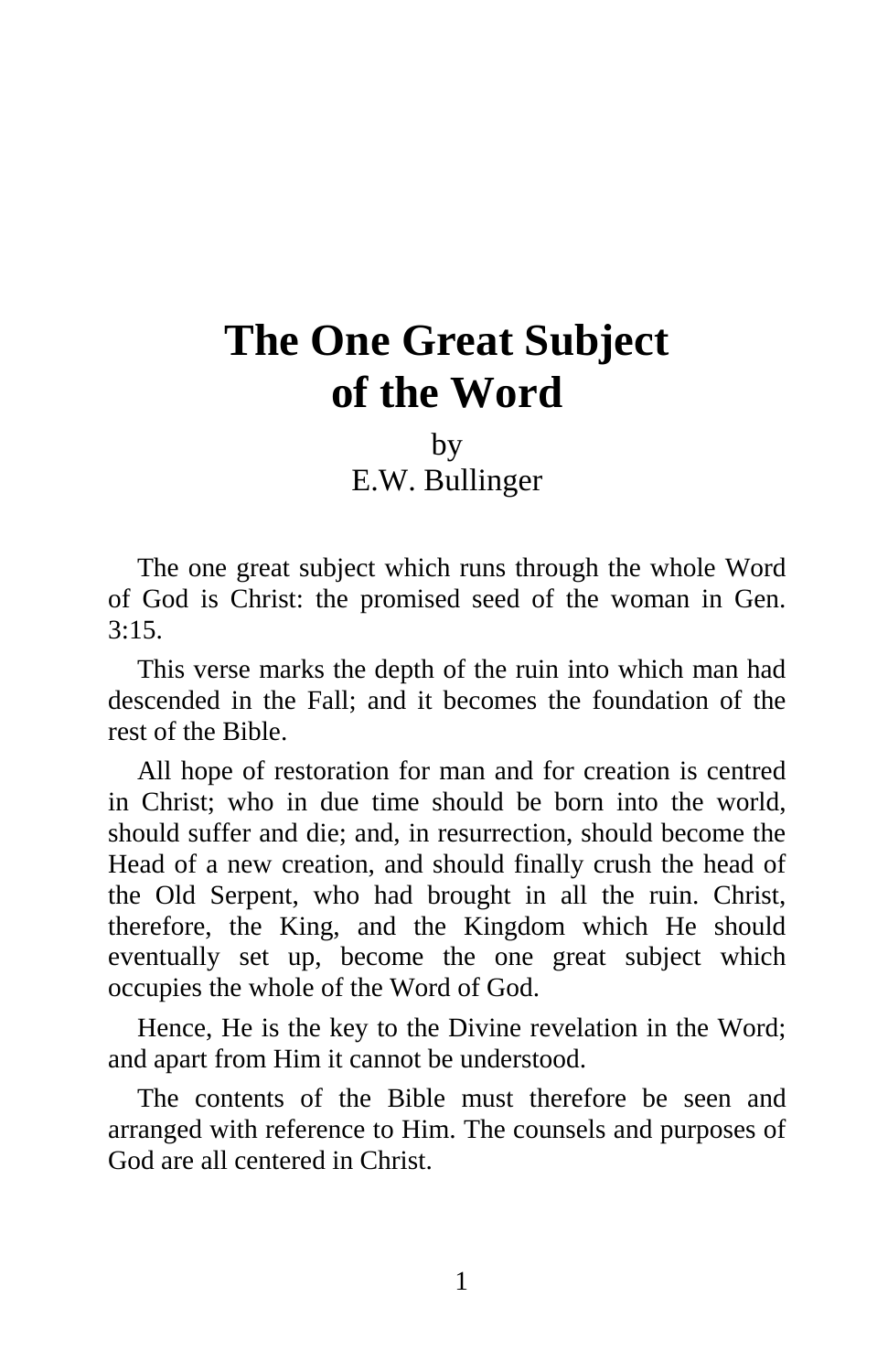- 1. *In the Old Testament* we have the King and the Kingdom in Promise and Prophecy, Illustration and Type.
- 2. *In the Four Gospels* we have the King and the Kingdom presented and proclaimed by John the Baptiser, and by Christ Himself. And we see the Kingdom rejected, and the King crucified.
- 3. *In the Acts* of the Apostles we have the Transition from the Kingdom to the Church. The Kingdom is once again offered to Israel by Peter; again it is rejected, Stephen is stoned, and Peter imprisoned (ch. 12.).

Then Paul, who had been already chosen and called (ch. 9.), is commissioned for His Ministry (ch. 13.), and on the final rejection of his testimony concerning the Kingdom, he pronounces for the third and last time the sentence of judicial blindness in Isaiah 6, and declares that "the salvation of God is sent to the Gentiles" (Acts 28:25-28).

In his final communication to Hebrew believers it is written that while in God's counsels all things had been put under Christ's feet, "we see NOT YET all things put under Him " (Heb. 2:7-9).

The Kingdom thenceforth is in abeyance.

- 4. *In the Epistles* we have the King exalted, and (while the Kingdom is in abeyance) made the Head over all things to the Church, during this present Interval; the Dispensation of the grace of God.
- 5. *In the Apocalypse* we have the Revelation of the King in judgment; and we see the Kingdom set up, the King enthroned in power and glory, the promise fulfilled, and prophecy ended.

We may exhibit the above to the eye in the following Structure: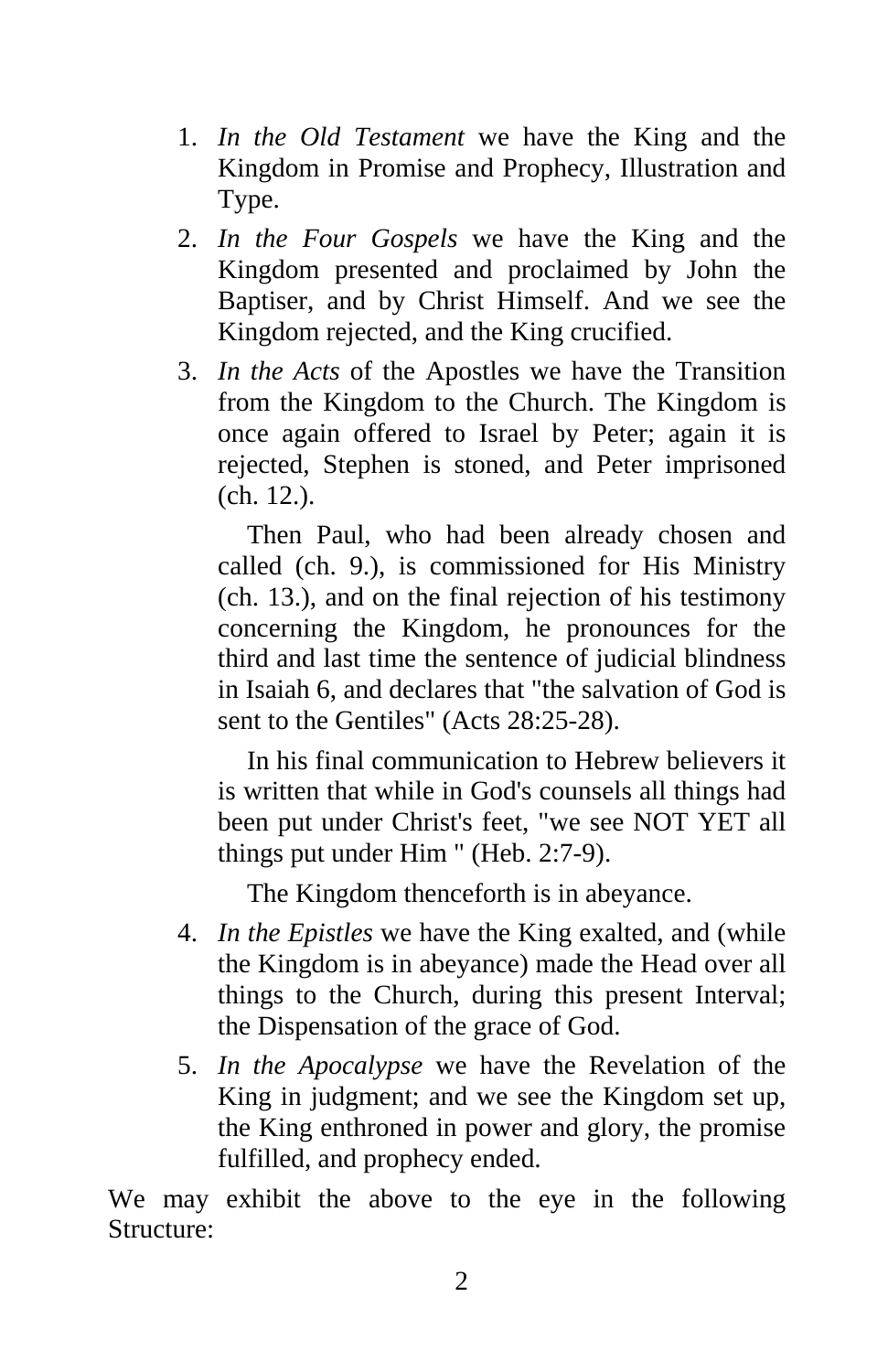## **The one Subject of the Word as a Whole.**

- The King and the Kingdom in Promise and Prophecy. (The Old Testament.)
	- o B. The King presented, proclaimed, and rejected. The Mysteries (or Secrets) of the Kingdom revealed. Matt. 13:11, 34, 35. (The Four Gospels.)
		- C. Transitional (The Acts). The Kingdom again offered and rejected. The Mystery of the Church made known. The Kingdom in abeyance (Heb. 2:8).
	- o *B*. The King exalted and made Head over all things to the Church, "which is His body, the fulness of Him that filleth all in all " (Eph. 1:22, 23). The Great Mystery completed (The Epistles).
- The King and the Kingdom unveiled. The King enthroned, and the Kingdom set up with Divine judgment, power, and glory (Rev. 19, 20). Promise and prophecy fulfilled (The Apocalypse).



Here the correspondence is seen between these five members. In A and A we have the King and the Kingdom.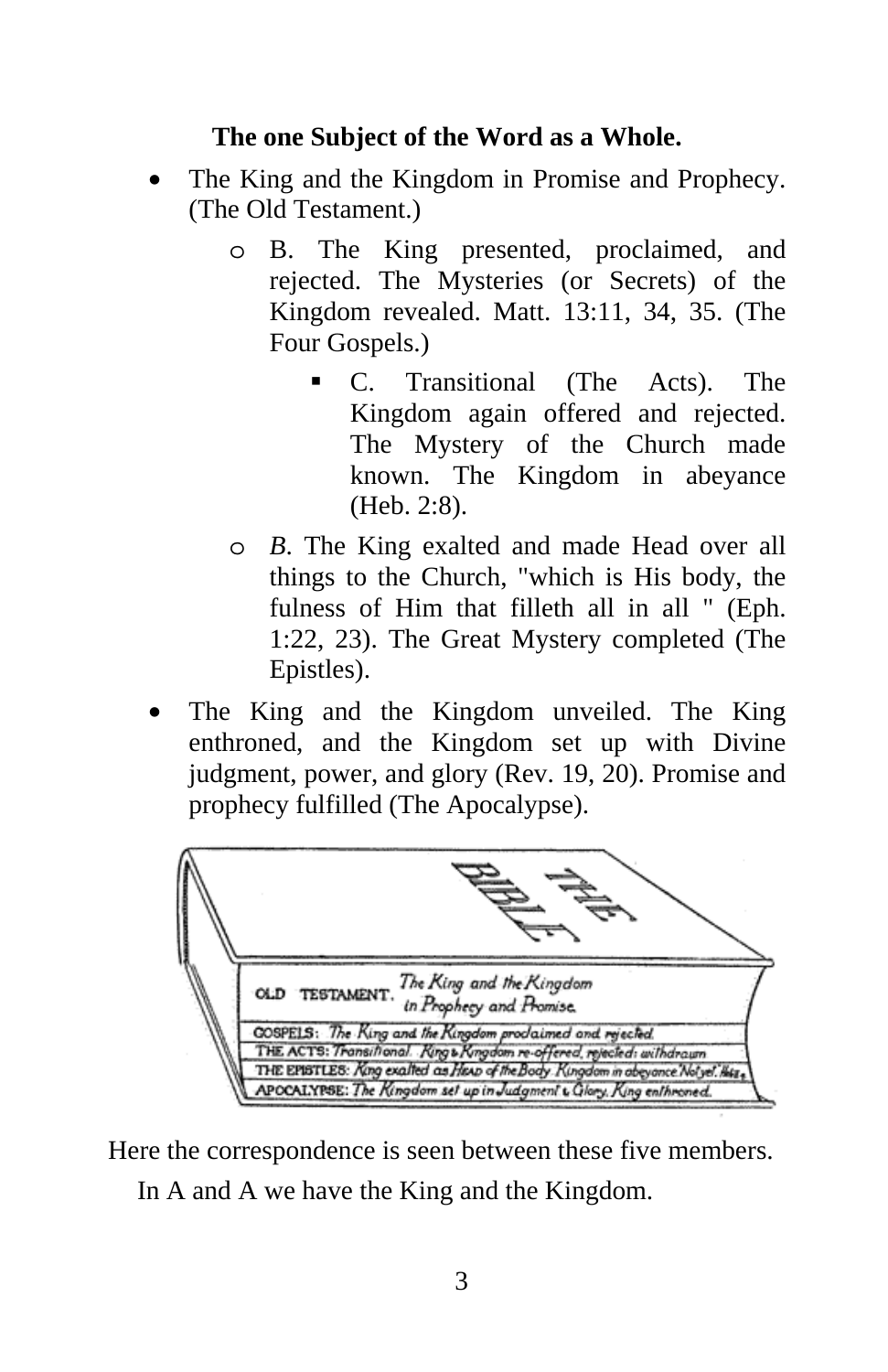In B and B we have the King and the mysteries (or secrets) of the Kingdom (Matt. 13).

In C, the central member, we have the present Interval, while the King is absent, the Holy Spirit present, and the Kingdom in abeyance, and the mystery of the Church revealed (Eph. 3).

From the Structure it will be seen that the great subject of the whole Book is one. From Gen. 3:15 to Rev. 22., **"THE COMING ONE"** fills our vision.

This teaches us that the Coming of Christ is no newly invented subject of some modern faddists or fanatics, or cranks; but that Christ's coming *has always been the Hope of His people*.

In "the fulness of time" He came: but having been rejected and slain He rose from the dead, and ascended to Heaven. There He is "seated" and "henceforth expecting until His enemies shall be placed as a footstool for His feet " (Heb. 10:13).

Hence, Christ, "the Coming One," is the one all-pervading subject of the Word of God as a whole.

He is the *pneuma* or life-giving spirit of the written Word, without which the latter is dead. "As the body without the *pneuma* is dead" (Jas. 2:26), so the written Word without the *pneuma* is dead also. Christ is that *pneuma* or spirit. This is the whole argument of II Cor. 3.

This is why the Lord Jesus could say of the Scriptures: "They testify of **ME**" (John 1:45; 5:39; Luke 24:44, 45).

Their one great design is to tell of the Coming One. All else is subordinated to this. This is why we see the ordinary events in a household combining with the grandest visions of a prophet to testify of Him who fills all Scripture. It may be said of the written Word, as it is of the New Jerusalem, "The Lamb is the light thereof " (Rev. 21:23).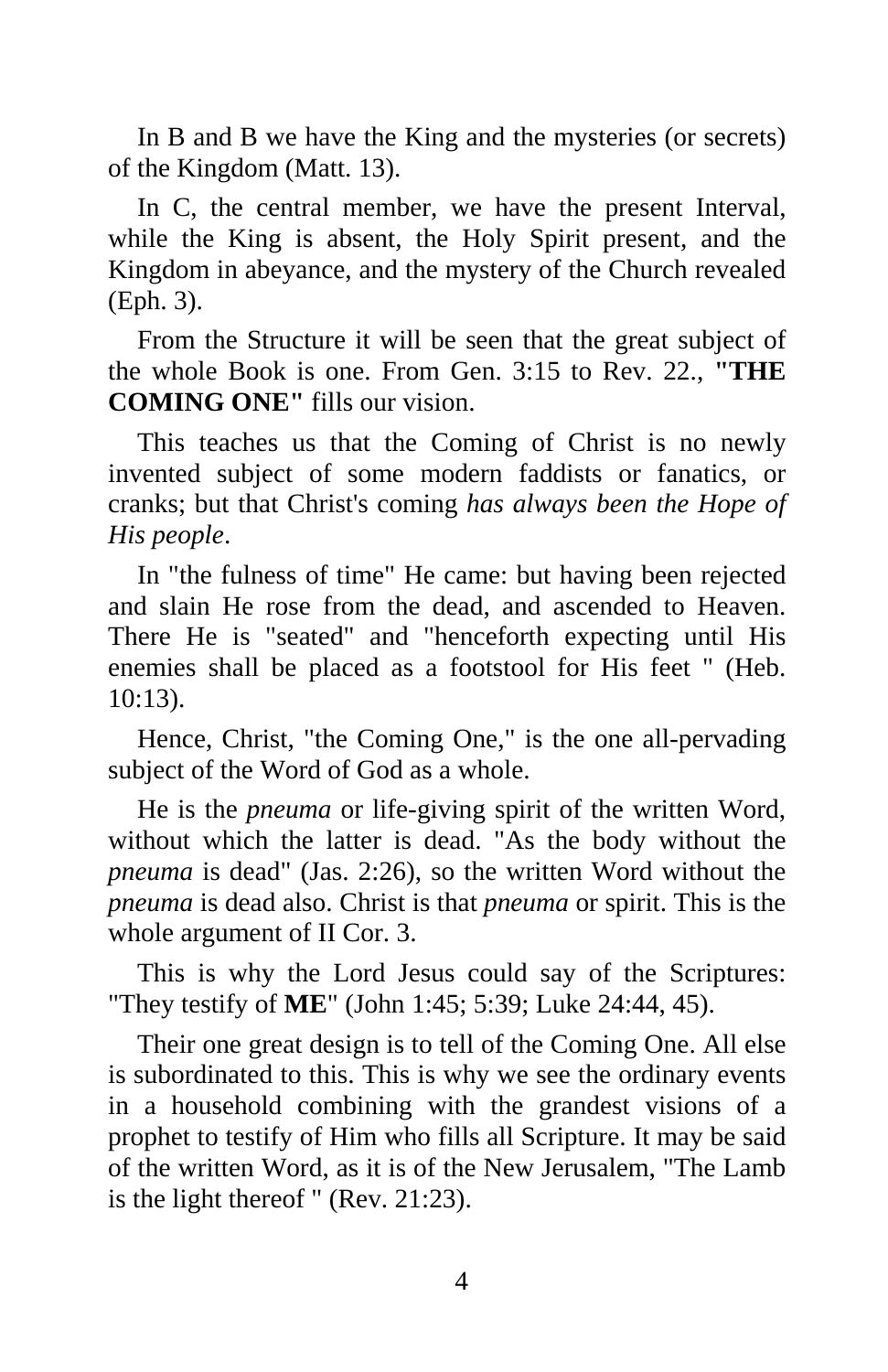Apart from Him, the natural eye of man sees only outward historical details and circumstances; some in themselves appearing to him trifling, others offensive, and pursued at a length which seems disproportionate to the whole; while things which "angels desire to look into" are passed over in a few words, or in silence.

But once let "the spiritual mind" see Christ testified of "in Moses and all the prophets," then all assumes a new aspect: trifles that seem hardly worth recording fill the whole vision and light up the written Word and make it to shine with the glory of the Divine presence.

Then we see why the Inspired writer dwells on a matter which to the outward eye seems trivial compared with other things which we may deem to be of world-wide importance.

Then we observe in an event, seemingly casual and unimportant, something which tells forth the plans and counsels of God, by which He is shaping everything to His own ends. Nothing appears to us then either great or small. All is seen to be Divine when the Coming One is recognized as the one subject of the Word of God.

This is the master-key of the Scriptures of truth.

"These are they that testify of **ME**." Bearing this key in our hand we can unlock the precious treasures of the Word; and understand words, and hints; apparently casual expressions, circumstances, and events, which in themselves, and apart from Him, are meaningless.

It is the use of this master-key and this first great foundation principle which is to be observed in the study of the "Word" and "words" of God. It is when we, in every part, have found "**HIM** of whom Moses in the law, and the prophets, did write" (John 1:45), that we can understand those parts of Scripture which are "a stone of stumbling and a rock of offence" to many; that we can explain much that is otherwise difficult; see clearly much that before was obscure;